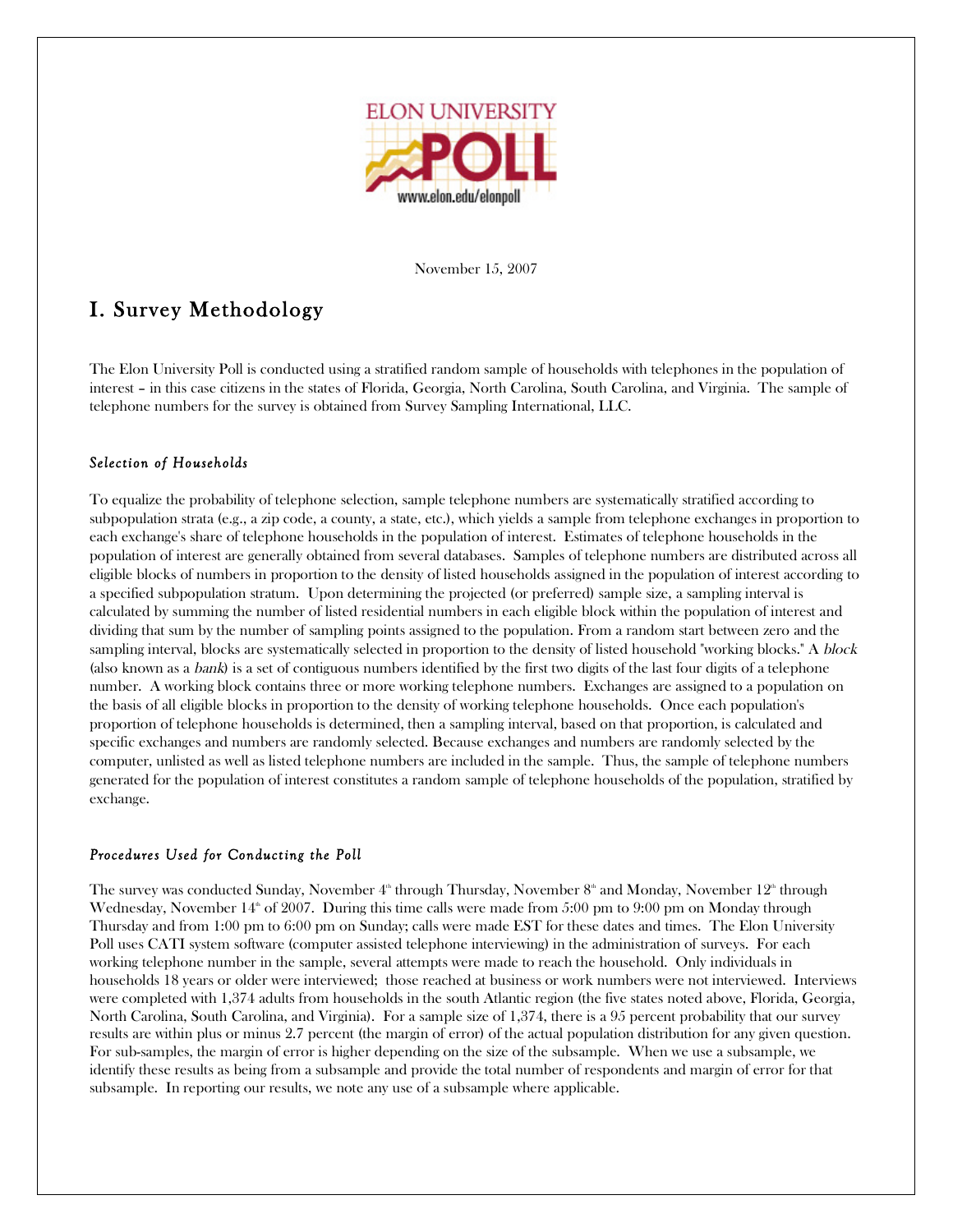### *Questions and Question Order*

The Elon University Poll provides the questions as worded and the order in which these questions are administered (to respondents). Conspicuous in reviewing some questions is the "bracketed" information. Information contained within brackets ( [ ] ) denotes response options as provided in the question; this bracketed information is rotated per question to ensure that respondents do not receive a set order of response options presented to them, which also maintains question construction integrity by avoiding respondent acquiescence based on question composition. Some questions used a probe maneuver to determine a respondent's intensity of perspective. Probe techniques used in this questionnaire mainly consist of asking a respondent if their response is more intense than initially provided. For example, upon indicating whether s/he is satisfied or dissatisfied, we asked the respondent "would you say you are very ". This technique is employed in some questions as opposed to specifying the full range of choices in the question. Though specifying the full range of options in questions is a commonly accepted practice in survey research, we sometimes prefer that the respondent determine whether their perspective is stronger or more intense for which the probe technique used. Another method for acquiring information from respondents is to ask an "open-ended" question. The open-ended question is a question for which no response options are provided, i.e., it is entirely up to the respondent to provide the response information.

## *The Elon University Poll*

The Elon University Poll is conducted under the auspices of the Center for Public Opinion Polling (Hunter Bacot, Director), which is a constituent part of the Institute for Politics and Public Affairs (George Taylor, Director); both these organizations are housed in the department of political science at Elon University. These academic units are part of Elon College, the College of Arts and Sciences at Elon University, which is under the direction of Dr. Steven House (Dean). The Elon University administration, led by Dr. Leo Lambert, President of the university, fully support the Elon University Poll as part of its service commitment to state, regional, and national constituents. Dr. Hunter Bacot, a professor in the department of political science, directs the Elon University Poll. Elon University students administer the survey as part of the University's commitment to experiential learning where "students learn through doing."

# II. Survey Instrument and Percent Distributions by Question

Interviews were completed with 1374 adults from households in the North Carolina. For a sample size of 1374, there is a 95 percent probability that our survey results are within plus or minus 2.7 percent (the margin of error) of the **actual population distribution for any given question.**

| About the Codes appearing in Questions and Responses |                                                                                                                                                                                                                                                                                                                                                                                                                                                                |  |  |  |
|------------------------------------------------------|----------------------------------------------------------------------------------------------------------------------------------------------------------------------------------------------------------------------------------------------------------------------------------------------------------------------------------------------------------------------------------------------------------------------------------------------------------------|--|--|--|
|                                                      |                                                                                                                                                                                                                                                                                                                                                                                                                                                                |  |  |  |
| <b>Response Options not</b><br>offered               | Response options are not offered to the person taking the survey<br>(respondent), but are included in the question as asked (and usually<br>denoted by brackets, [1]. Response options are generally offered<br>only for demographic questions ((background characteristic, e.g., age,<br>education, income, etc.).                                                                                                                                            |  |  |  |
| v = volunteered response                             | Respondents volunteer response option. As response options are not<br>offered to those taking the survey, some respondents offer or volunteer<br>response options. Though not all volunteered options can be<br>anticipated, the more common options are noted.                                                                                                                                                                                                |  |  |  |
| $p =$ probed response                                | Respondents self-place in this option or category. A probe maneuver<br>is used in questions to allow the respondent to indicate whether her/his<br>response is more intense than initially provided for in the choices<br>appearing in the question. For example, on probe questions the<br>interviewer, upon a respondent indicating that she/he is satisfied (or<br>dissatisfied), is instructed to ask him/her "Would you say you are "very<br>satisfied"?" |  |  |  |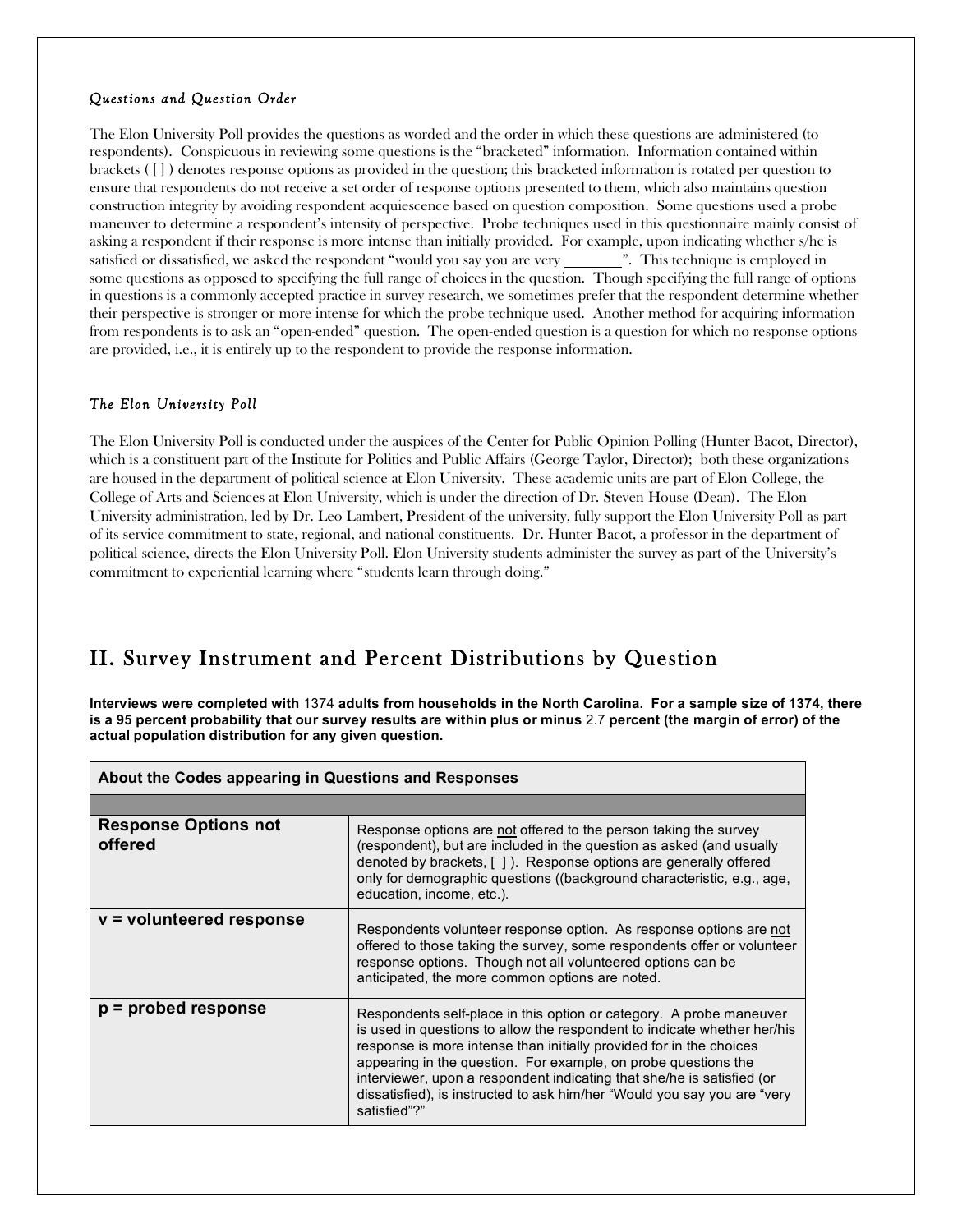# **Frequency Table**

**In your opinion, what is the most important issue facing the United States? (open-ended)**

|                                                   | Percent       |
|---------------------------------------------------|---------------|
| <b>WAR IN IRAO</b>                                | 31.0          |
| <b>ECONOMY</b>                                    | 13.1          |
| <b>TERRORISM &amp; SECURITY</b>                   | 10.8          |
| <b>IMMIGRATION</b>                                | 7.6           |
| <b>HEALTH CARE</b>                                | 7.6           |
| <b>FAMILY VALUES, MORALS &amp; RELIGION</b>       | 4.0           |
| <b>GAS PRICES</b>                                 | 2.9           |
| <b>ENVIRONMENT &amp; ENERGY</b>                   | 2.8           |
| <b>SOCIAL SECURITY</b>                            | 1.8           |
| <b>EDUCATION</b>                                  | 1.6           |
| POLITICAL CORRUPTION                              | 1.2           |
| <b>POVERTY</b>                                    | 1.1           |
| <b>TAXES</b>                                      | .9            |
| PUBLIC ASSISTANCE/ MEDICAID OR<br><b>MEDICARE</b> | $\mathcal{A}$ |
| <b>CRIME &amp; DRUGS</b>                          | .3            |
| <b>OTHER</b>                                      | 9.1           |
| <b>DON T KNOW</b>                                 | 3.7           |
| Total (1374, +/- 2.7)                             | 100.0         |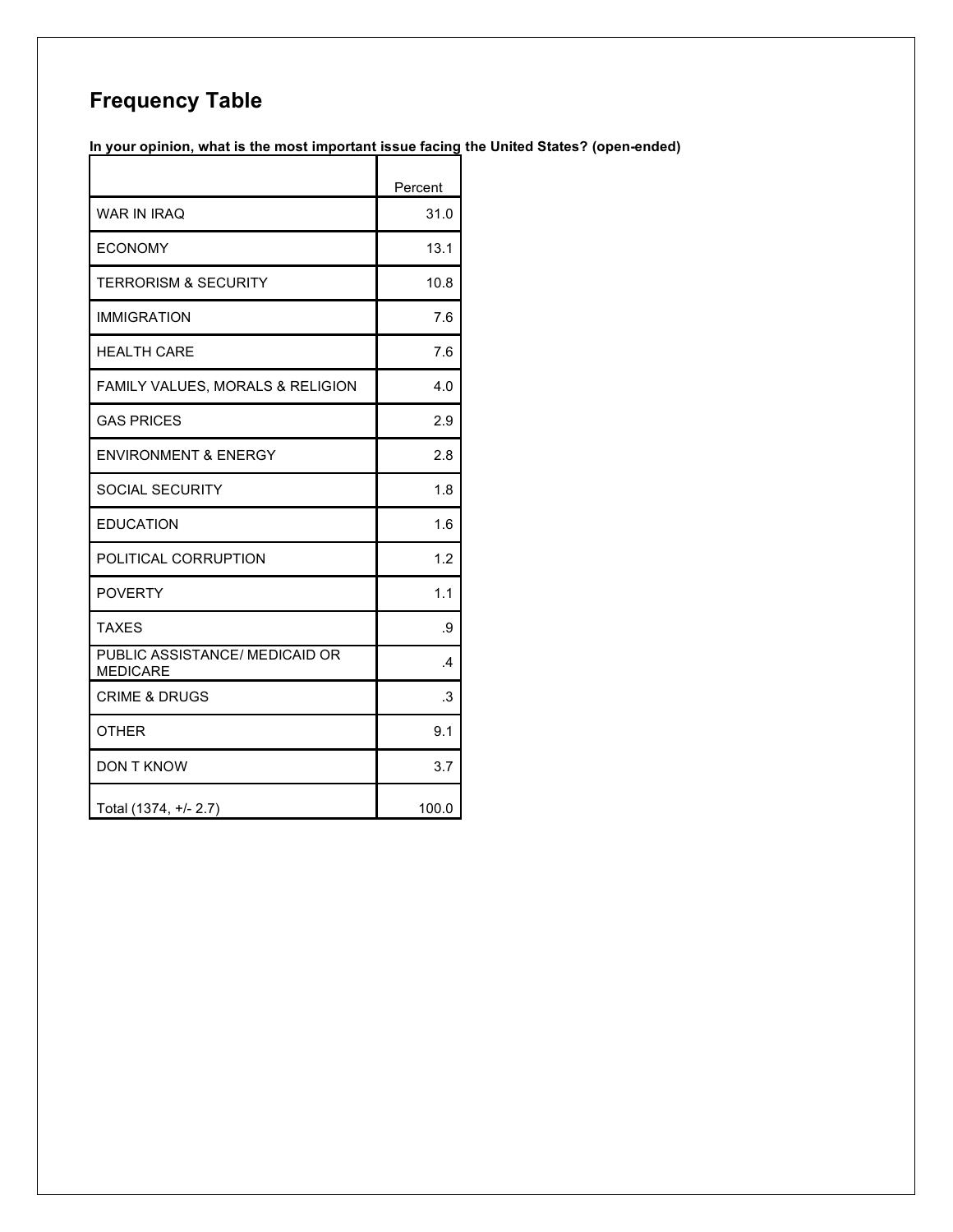#### **Which party will you likely support in the next presidential election?**

|                       | Percent |
|-----------------------|---------|
| <b>DEMOCRATIC</b>     | 36.2    |
| <b>REPUBLICAN</b>     | 34.6    |
| TOO EARLY TO TELL (v) | 13.4    |
| OTHER (v)             | 5.5     |
| DON T KNOW<br>(v)     | 9.2     |
| REFUSED (v)           | 1.0     |
| Total (1374, +/- 2.7) | 100.0   |

**If Democratic, skip to question about Democratic candidates If Republican, skip to questions about Republican candidates All other answers skip to questions about issues**

> **Which of the following Democratic candidates are you planning to support at this time? [candidate names rotated]**

|                       |                        | Percent       |
|-----------------------|------------------------|---------------|
|                       | <b>HILLARY CLINTON</b> | 45.2          |
|                       | <b>BARACK OBAMA</b>    | 17.3          |
|                       | <b>JOHN EDWARDS</b>    | 11.0          |
|                       | <b>JOSEPH BIDEN</b>    | 2.8           |
|                       | <b>BILL RICHARDSON</b> | 2.0           |
|                       | <b>DENNIS KUCINICH</b> | 1.6           |
|                       | <b>CHRIS DODD</b>      | $\mathcal{A}$ |
|                       | TOO EARLY TO TELL (v)  | 10.2          |
|                       | DON T KNOW (v)         | 8.6           |
|                       | OTHER (v)              | .8            |
| Total (n=498, +/-4.5) |                        | 100.0         |

**Which of the following Republican candidate are you planning to support at this time? [candidate names rotated]**

|                       |                       | Percent       |
|-----------------------|-----------------------|---------------|
|                       | <b>RUDY GIULIANI</b>  | 24.6          |
|                       | <b>FRED THOMPSON</b>  | 16.2          |
|                       | <b>MITT ROMNEY</b>    | 11.6          |
|                       | <b>JOHN MCCAIN</b>    | 8.0           |
|                       | <b>MIKE HUCKABEE</b>  | 8.0           |
|                       | <b>RON PAUL</b>       | 1.5           |
|                       | TOM TANCREDO          | $\mathcal{A}$ |
|                       | <b>DUNCAN HUNTER</b>  | $\cdot$       |
|                       | TOO EARLY TO TELL (v) | 15.5          |
|                       | DON T KNOW (v)        | 13.2          |
|                       | OTHER (v)             | .8            |
| Total (n=476, +/-4.6) |                       | 100.0         |